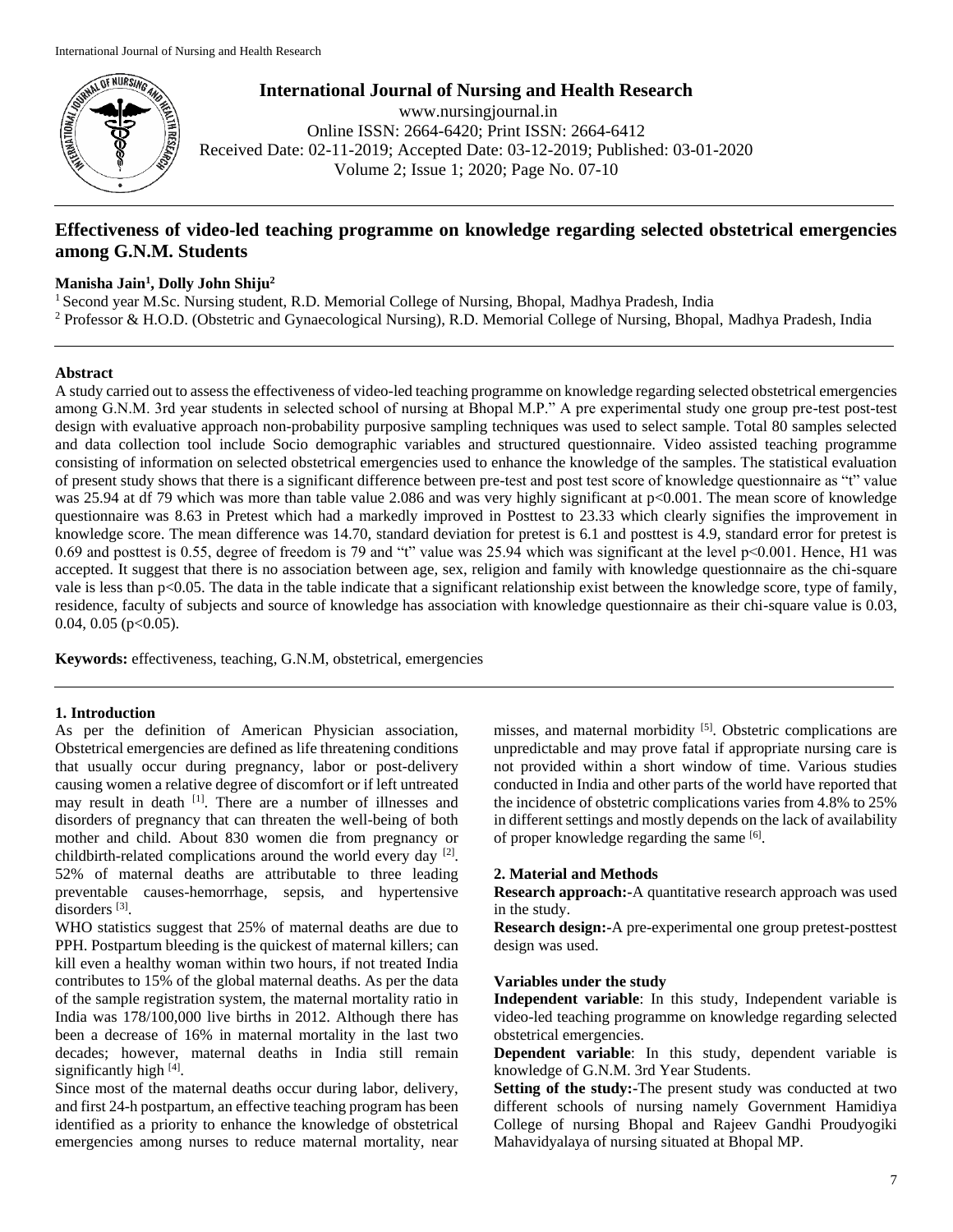**Population:-**In the present study, population consisted of G.N.M. 3rd Year Students

**Sample:-**In this study, the sample comprised of total 80 G.N.M. 3rd year students studying in the selected nursing schools at Bhopal M.P.

### **Sample selection criteria**

## **Inclusion Criteria**

- Students of G.N.M. who are currently studying in 3rd year.
- G.N.M. 3rd year students who passed in second year of GNM course and promoted to third year.
- G.N.M. 3rd year students who are the residents of Bhopal.
- G.N.M. 3rd year students who are willing to participate in the research.

### **Exclusion criteria**

- Students of G.N.M. who are not currently studying in 3rd year.
- G.N.M. 3rd year students who do not passed in second year of GNM course and promoted to third year with supplementary.
- G.N.M. 3rd year students who are not the residents of Bhopal.
- G.N.M. 3rd year students who are not willing to participate in the research

**Description of the tool:-**The tools used in the study by the researcher were:

**Section A**: Socio-demographic variable

**Section B**: Self- Structured questionnaire to assess the knowledge regarding selected obstetrical emergencies

**Development of the tool**:-The following steps were taken prior to the development of the tool

- Review of literature to provide adequate content for the tool preparation.
- Personal experience of the investigator was an added advantage in the construction of the tool
- Prior to the development of the tool, the investigator consulted the experts in the field of obstetrics and gynecology, discussed the guide, co-guide and gathered the opinion from friends too.

**Section A: socio demographic variable:-**This part was comprised of 7 items to get the baseline data of selected factors like age, sex, and religion, source of knowledge, type of family, place of residence, faulty subjects.

**Section B:** This section contained the 30 knowledge questionnaires to assess the knowledge regarding selected obstetrical emergencies among G.N.M. 3rd year students at present. The questionnaire was framed in order to get the correct responses from the subjects regarding the selected obstetrical emergencies.

### **3. Result**

This chapter deals with the analysis and interpretation of data collected using structured multiple questionnaires. Data was collected about the socio demographic profile and pre-test knowledge was assessed and after video-led teaching, post-test knowledge was assessed. The sample size was 80 G.N.M. 3rd

Year Students. The data has been processed and analysed in a systematic fashion. The data was analysed according to the objective of the study using descriptive and inferential statistics The findings were organized and presented under the following sections:

**Section I:** Socio Demographic Variables of the G.N.M. 3<sup>rd</sup> Year Students

Section II: Assessment of the pretest score of knowledge regarding selected obstetrical emergency among G.N.M. 3rd year students.

Section III: Assessment of The Effectiveness of Video-Led Teaching Program on Knowledge Regarding Obstetrical Emergencies Among G.N.M. 3rd Year Students.

Section IV: Association of Pretest Score of Knowledge Questionnaire and Selected Socio Demographic Variables.

### **Section I: Socio Demographic Variables of the G.N.M. 3rd Year Students**

- The present study shows that among 80 G.N.M. 3<sup>rd</sup> Year students 42(52.5%) have age of 17-19 years 23(28.75%) has 21-22 years 13(16.25%) students had 22-30 years and only 2(2.5%) has 30-35 years of age.
- Males were  $20(25%)$  and female were  $60(80%)$  among 3<sup>rd</sup> year GNM students.
- Viewing religion, maximum 39(48.75%) followed Christianity, 33(41.25%) were Hindus, 6(7.50%) were Muslims and 2(2.50%) and one belongs to Sikh and other religions.
- Considering Family, majority 51(63.75%) have nuclear families, 24(30%) have joint families and only 5(6.5%) had extended families.
- As far as the residential status is concerned, 57 (71.25%) students were hostellers, and 23 (28.75%) were day scholars.
- Based on the Faculty of subjects, majority 48(60%) has chosen biology followed by 18(22.4%) who chose art and commerce 11(13.75%) and very less home science.
- In Source of knowledge, Classroom teaching has the highest frequency and percentage of 42(52.5%) followed by Clinical practice with 21(26.25%) and lastly Books and journals with 17(21.25%) respectively.
- On evaluating the Pre-test knowledge regarding selected obstetrical emergencies among 3rd year nursing students, majority 53(66.25%) G.N.M. 3rd Year Students scored (1- 10 marks) which was graded as "Poor", 24 (30%) scored (11- 20 marks) graded as "Average" and only 3 (3.75%) off them scored between (21-30 marks) hence graded as "Good"

**Section ii: Assessment of the Pretest Scores of Knowledge Regarding Selected Obstetrical Emergencies among g.n.m. 3 rd year Students.**

 **Figure 1- Bar Graph Distribution showing Pretest Score of Knowledge Questionnaire of G.N.M. 3rd Year Students**



**Fig 1:** Line Diagram Showing the Pre-Test Score of Knowledge questionnaire of G.N.M. 3rd Year Students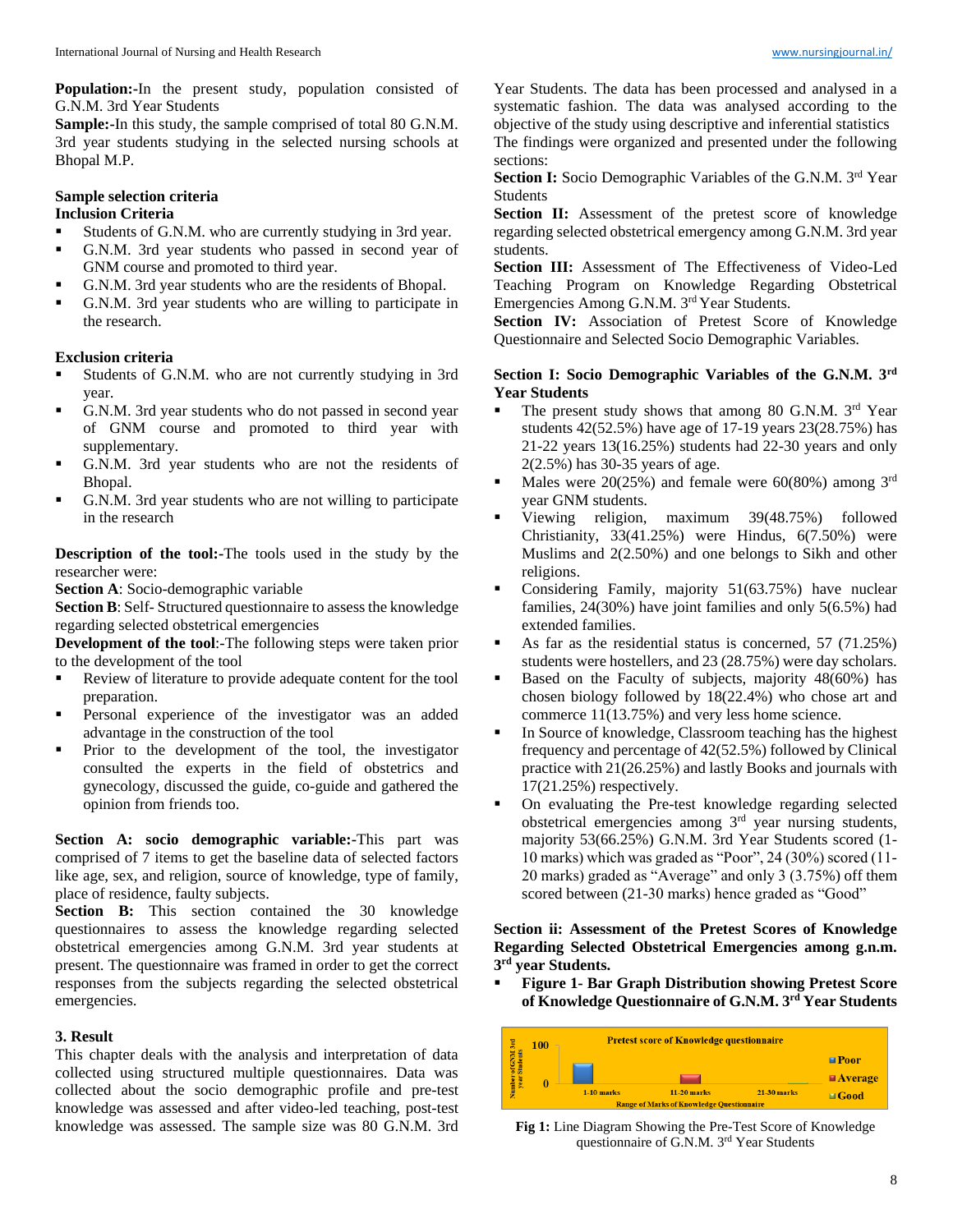In present figure shows that in pre-test majority 53(66.25%) G.N.M. 3rd Year Students scored (1-10 marks) which was graded as "Poor", 24 (30%) scored (11-20 marks) graded as "Average" and only 3 (3.75%)off them scored between (21- 30 marks) hence graded as "Good"

**Section III: Assessment of the Effectiveness of Video-Led Teaching Program on Knowledge Regarding Obstetrical Emergencies among G.N.M. 3rd Year Students**



**Fig 2:** Column diagram showing Mean Pretest Posttest Score of knowledge questionnaire

Figure 2 shows the significant difference between pre-test and post test score of knowledge questionnaire as "t" value was 25.94 at df 79 which was more than table value 2.086 and was very highly significant at  $p < 0.001$ . The mean score of knowledge questionnaire was 8.63 in Pretest which had a markedly improved in Posttest to 23.33 which clearly signifies the improvement in knowledge score. The mean difference was 14.70, standard deviation for pretest is 6.1 and posttest is 4.9, standard error for pretest is 0.69 and posttest is 0.55, degree of freedom is 79 and "t" value was 25.94 which was significant at the level *p<0.001.*

Hence,  $H_1$  was accepted.

### **Section IV: Association of Pretest Score of Knowledge Questionnaire and Selected Socio Demographic Variables.**

**Table 1:** Chi-Square value of knowledge questionnaire score and Selected Socio-Demographic Variable.N=80

| S. No.        | Variables Poor Average |    |          | Good           | df | $\chi$ <sup>2</sup> | Table value p<0.05 |  |  |  |  |
|---------------|------------------------|----|----------|----------------|----|---------------------|--------------------|--|--|--|--|
| 1.            | Age                    |    |          |                |    |                     |                    |  |  |  |  |
| А             | 17-19 years            | 28 | 13       | 01             |    | 0.6                 | 0.99               |  |  |  |  |
| B             | $20-21$ years          | 17 | 07       | 02             | 6  |                     |                    |  |  |  |  |
| $\mathcal{C}$ | $22-30$ years          | 06 | 03       | 00             |    |                     |                    |  |  |  |  |
| D             | 30-35 years            | 02 | 01       | 00             |    |                     |                    |  |  |  |  |
| 2             | <b>Sex</b>             |    |          |                |    |                     |                    |  |  |  |  |
| A             | Female                 | 33 | 26       |                | 2  | 0.5                 | 0.7                |  |  |  |  |
| B             | Male                   | 10 | 8        | $\overline{c}$ |    |                     |                    |  |  |  |  |
| 3.            | Religion               |    |          |                |    |                     |                    |  |  |  |  |
| A             | Hindu                  | 18 | 9        | 2              |    | 3.7                 | 0.8                |  |  |  |  |
| B             | Muslim                 | 5  |          | $\theta$       | 8  |                     |                    |  |  |  |  |
| $\mathsf{C}$  | Sikh                   |    | $\Omega$ | $\theta$       |    |                     |                    |  |  |  |  |
| D             | Christian              | 30 | 8        | 1              |    |                     |                    |  |  |  |  |
| E             | Others                 |    |          |                |    |                     |                    |  |  |  |  |

p<0.05 NS- Non Significant, S- Significant

Table 12 suggest that there is no association between age, sex, religion and Family with knowledge questionnaire as the chisquare vale is less than  $p<0.05$ .

### **Section IV: Association of Pretest Score of Knowledge Questionnaire and Selected Socio Demographic Variables**

**Table 13:** Chi-Square value of knowledge questionnaire score and Selected Socio-Demographic Variable. N=80

| S. No. | <b>Variables</b>           | Poor           | Average        | Good     | df             | $\chi$ <sup>2</sup> | Table value p<0.05 |  |  |  |
|--------|----------------------------|----------------|----------------|----------|----------------|---------------------|--------------------|--|--|--|
| 4      | Type of Family             |                |                |          |                |                     |                    |  |  |  |
| A      | Nuclear                    | 22             | 28             |          |                |                     |                    |  |  |  |
| B      | Joint                      | 16             | 7              |          | 4              | 8.2                 | 0.4                |  |  |  |
| C      | Extended                   | $\overline{c}$ | $\mathfrak{D}$ |          |                |                     |                    |  |  |  |
| 5      | Residence                  |                |                |          |                |                     |                    |  |  |  |
| A      | Hostler                    | 27             | 28             | 2        | $\overline{c}$ | 6.9                 | 0.03               |  |  |  |
| B      | Day Scholars               | 18             | 4              |          |                |                     |                    |  |  |  |
| 6      | <b>Faculty of Subjects</b> |                |                |          |                |                     |                    |  |  |  |
| A      | <b>Biology</b>             | 24             | 23             |          |                | 12.8                | 0.04               |  |  |  |
| B      | Home-science               | п              |                |          | 6              |                     |                    |  |  |  |
| C      | Art                        | 9              | 7              |          |                |                     |                    |  |  |  |
| D      | Commerce                   | $\overline{2}$ | 9              | $\Omega$ |                |                     |                    |  |  |  |
| 7      | Source of Knowledge        |                |                |          |                |                     |                    |  |  |  |
| A      | <b>Clinical Practice</b>   | 17             | 3              |          |                |                     |                    |  |  |  |
| B      | <b>Classroom Teaching</b>  | 20             | 20             | 2        | $\overline{4}$ | 9.2                 | 0.05               |  |  |  |
| C      | <b>Books and Journals</b>  | 13             | 4              | $\theta$ |                |                     |                    |  |  |  |

p<0.05 NS- Non Significant, S- Significant

Table 13 depicts that residence, faculty of subjects and source of knowledge has association with knowledge questionnaire as their chi-square value is  $p<0.05$ . Hence they are marked as "Significant".

#### **4. Discussion**

# **Section I- Assessment of Socio-Demographic Variables**

The present study shows that among 80 nursing students 42(52.5%) have age of 17-19 years 23(28.75%) has 21-22 years 13(16.25%) students had 22-30 years and only 2(2.5%) has 30- 35 years of age. Males were 56(70%) and female were 24(30%)

GNM 3rd Year Students. Viewing religion, maximum 39(48.75%) followed Christianity, 33(41.25%) were Hindus, 6(7.50%) were Muslims and 2(2.50%) and one belongs to Sikh and other religions. Considering Family, majority 51(63.75%) have nuclear families, 24(30%) have joint families and only 5(6.5%) had extended families. As far as the residential status is concerned, 57 (71.25%) students were hostellers, and 23 (28.75%) were day scholars. Based on the Faculty of subjects, majority 48(60%) has chosen biology followed by 18(22.4%) who chose art and commerce 11 (13.75%) and very less home science.